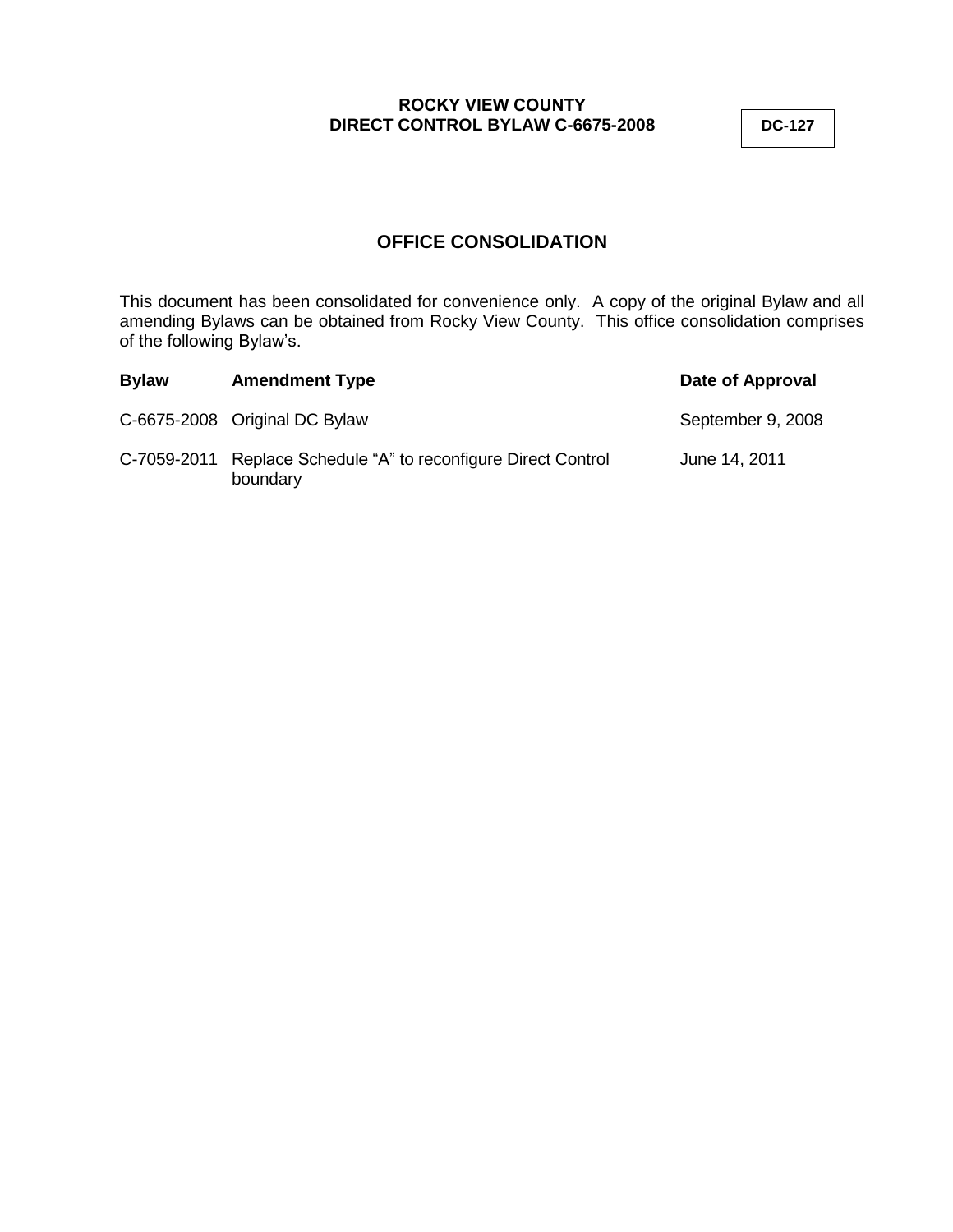# **DIRECT CONTROL BYLAW REGULATIONS**

## **1.0.0 General Regulations**

- 1.1.0 For the purposes of this Bylaw, the boundaries and description of the Lands shall be more or less as indicated in Schedule "A" attached hereto and forming part hereof.
- 1.2.0 The Operative and Interpretative Clauses (Part One), General Administration (Part Two) and General Regulations (Part Three) as contained in the Land Use Bylaw C-4841-97 are applicable, unless otherwise stated in this Bylaw.
- 1.3.0 The policies of the Shepard Area Structure Plan (Bylaw C-5330-2001) and the WesGroup Conceptual Scheme (BylawC-6676-2008) shall apply unless otherwise specified in this Bylaw.
- 1.4.0 The Development Authority shall be responsible for the issuance of Development Permit(s) for the Lands subject to this Bylaw.

### **2.0.0 Land Use Regulations**

2.1.0 Purpose and Intent

The purpose and intent of this District is to ensure the development of a comprehensively planned limited-service industrial business park. The industrial business park will accommodate a diversity of business and industrial uses that are appropriate on limited service sites, require mid to large land parcels, are compatible with each other and do not create any significant adverse offsite impacts. The range of operations that will take place within the development may include offices as well as the manufacturing, transporting or retailing of a wide variety of items. Local retail stores may be permitted providing that they are limited to serving the local business area.

#### 2.2.0 List of Uses

Accessory Building Accessory Use Agriculture, General Agricultural Support Services Animal Health Care Services Auctioneering Services Automotive Services Automotive, Equipment and Vehicle Services Caretaker's Dwelling Unit Commercial Communications (CC) Facilities – Type A, B, C Composting Facility Type I, II Contractor, General Contractor, Limited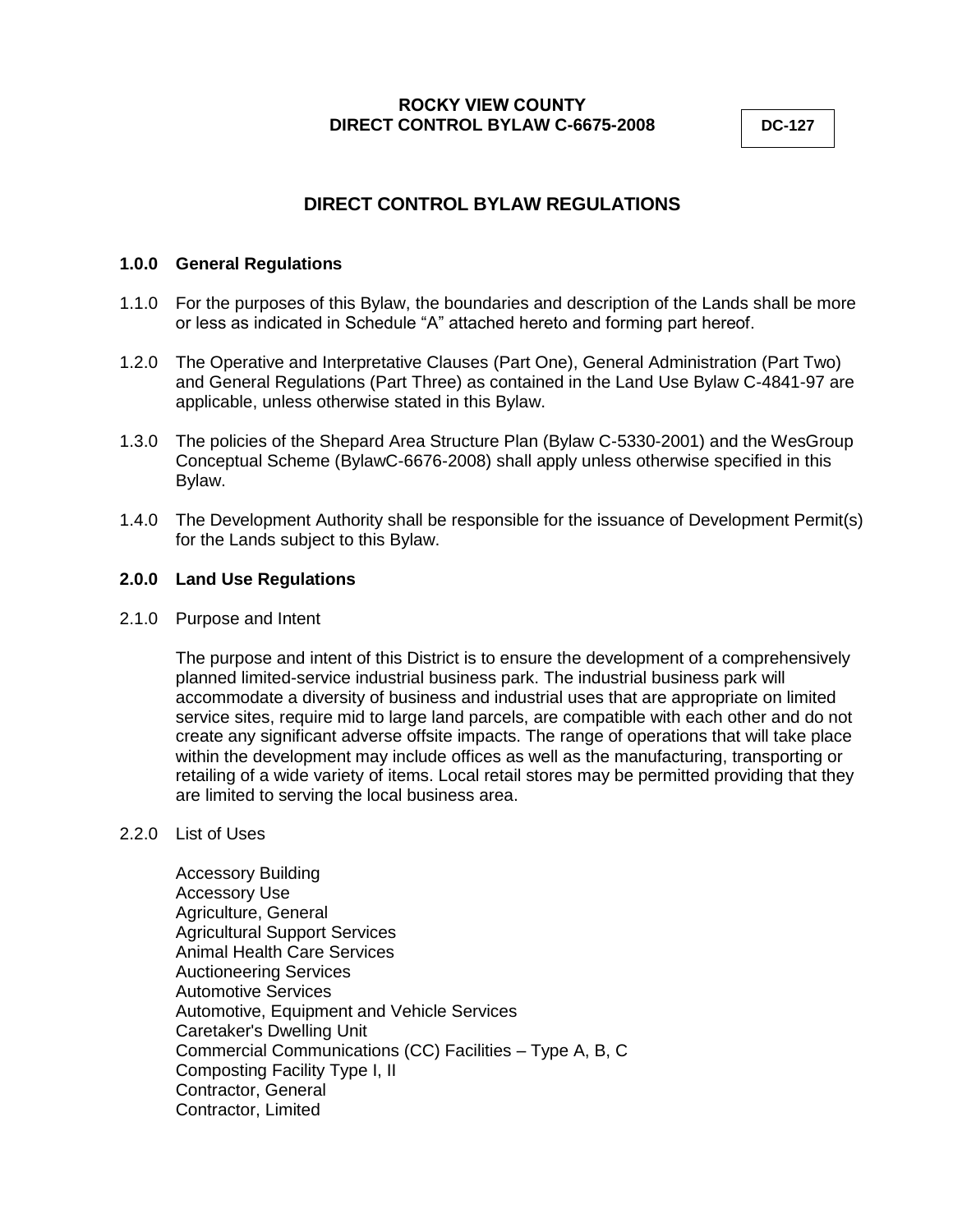Dealership/Rental Agency, Automotive Dealership/Rental Agency, Recreational Vehicle Dealership/Rental Agency, Implement and Equipment General Industry – Type I General Industry – Type II Health Care Services Indoor Participant Recreation Services Kennels **Laboratories** Mini-Storage **Offices** Offices, ancillary to the principal business use Outdoor Display Area Outside Storage Outside Storage, Recreational Vehicle Personal Service Business Restaurant Retail Store, Local **Signs** Storage Area Tractor Trailer Service Depot **Utilities** Warehouse Warehouse Store, excluding hazardous good Waste Transfer Site

- 2.2.1 In addition to the uses contemplated in this Bylaw, the following shall be permitted uses within all Development Sites:
	- a) Roads and sidewalks necessary for access;
	- b) Parking areas and structures;
	- c) Utility distribution, buildings and collection systems necessary to service the Development and;
	- d) All other services and infrastructure required to service development.

### 2.3.0 Minimum/Maximum Requirements for Buildings

- 2.3.1 Minimum Yard, Front: 6.0 metres (19.68 feet)
- 2.3.2 Minimum Yard, Side:

a) Street side: 6.0 metres (19.68 feet) b) Adjacent to a property line: 3.0 metres (9.8 feet)

- 2.3.3 Minimum Yard, Rear: 3.0 metres (9.8 feet)
- 2.3.4 Minimum Lot Size: 1.01 hectares (2.5 acres)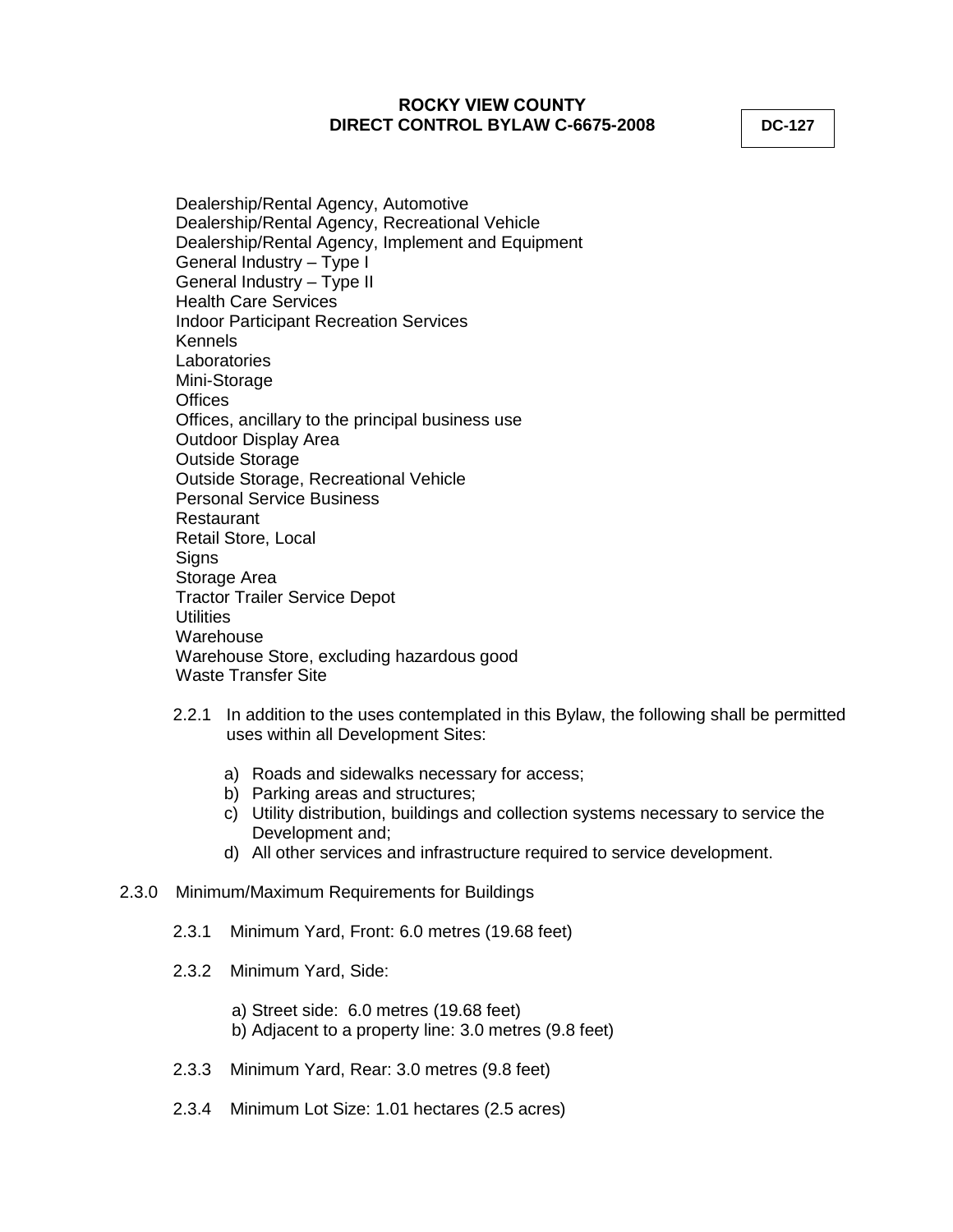- 2.3.5 Notwithstanding Section 2.3.4, the Minimum Lot Size does not apply for the purposes of approving and registering a bareland condominium for the purposes of creating a unit for the registration of a future building condominium.
- 2.3.6 Maximum Building Height: 20.0m (65.62 ft)

## **3.0.0 Development Regulations**

3.1.0 Subdivision Requirements

The Municipality may require any or all of the following items as part of an application for subdivision or subdivision approval:

- 3.1.1 Completion of a Traffic Impact Analysis by the Owner for the entire development, that is approved by the Municipality, and further, the Owner enters into a Development Agreement with the Municipality respecting all road improvements identified in the Traffic Impact Analysis, to the satisfaction of the Municipality.
- 3.1.2 Preparation of a Stormwater Management Plan by the Owner, dealing with both onsite and offsite stormwater, completed by a qualified professional engineer licensed to practice in the Province of Alberta, that is satisfactory to the Municipality, and which shows that the development will not negatively affect adjacent lands, to the satisfaction of the Municipality.
- 3.1.3 The Municipality may require that an access agreement in the name of the Municipal District of Rocky View be registered on the title of each lot for the purposes of remedying any breach by the lot Owner of any non-compliance in the construction, operation or maintenance of the lot Owners' storm pond or stormwater management facilities.
- 3.1.4 Preparation of an Emergency Response Plan by the Owner, that is submitted to the satisfaction of the Fire Chief, and which plan establishes, among other things, measures for chemical containment and remediation, storage of fuels and chemicals, soil contamination and fire suppression.
- 3.1.5 Preparation and submission of an Overall Site Development Plan by the Owner, which includes an illustration of the vehicular and pedestrian movement corridors, parking and loading facilities as well as all other facilities that are to be located on the site, and a development phasing plan to the satisfaction of the Development Authority.
- 3.1.6 Submission of a Construction Management Plan by the Owner to the satisfaction of the Municipality, which details amongst other items, erosion,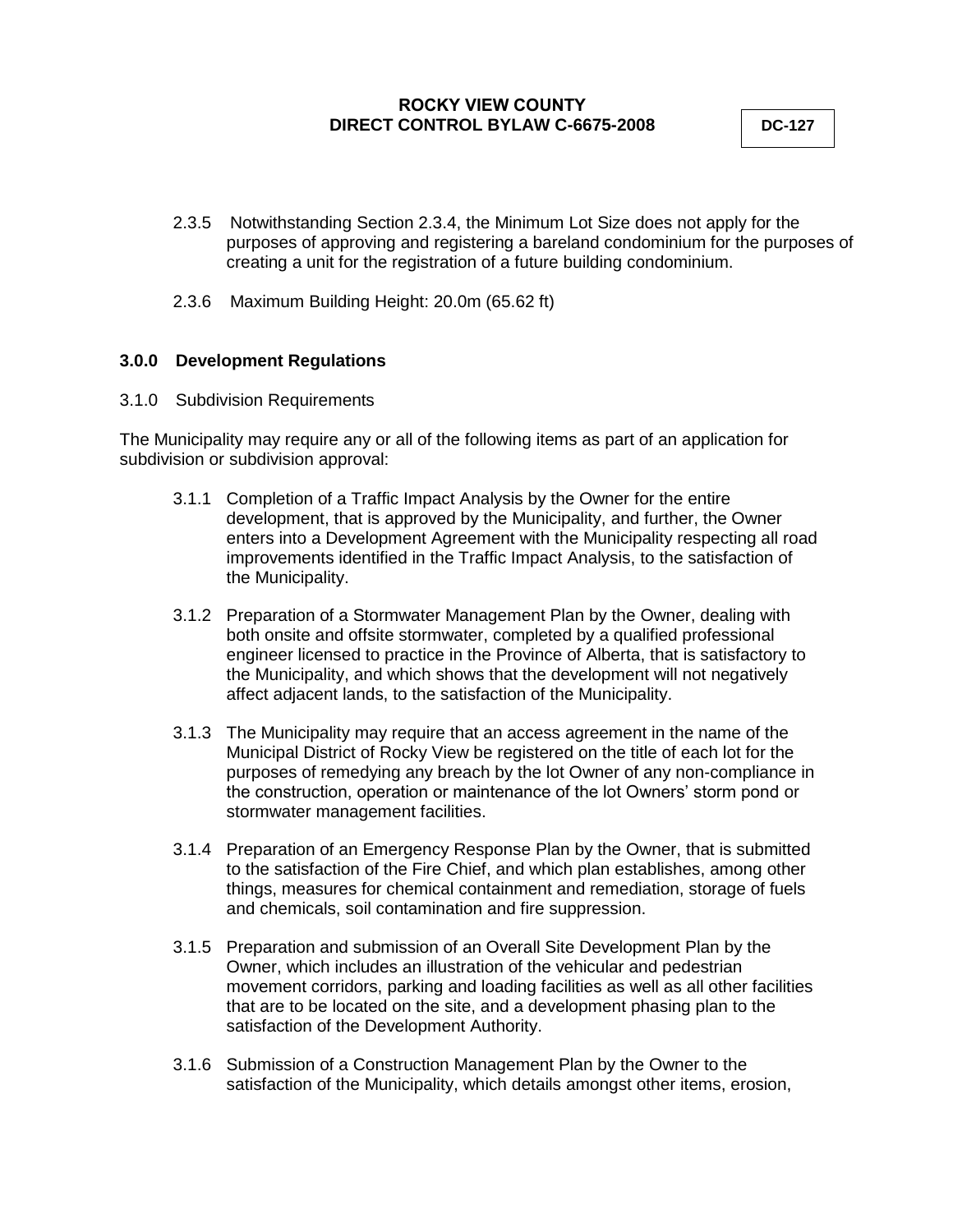dust and noise control measures and stormwater management during construction.

- 3.1.7 Submission of a Biophysical Impact Assessment by the Owner to the satisfaction of the Municipality.
- 3.1.8 Completion of all other requirements of this Bylaw, to the satisfaction of the Development Authority.
- 3.2.0 Development and Building Permits Requirements

No Development Permit for any use or *development* or *building* permit for any building shall be issued by the Development Authority and no *development* shall occur on the lands until:

- 3.2.1 The Owner has completed a Traffic Impact Analysis for the entire development, and it has been approved by the Municipality, and further, the Owner has entered into a Development Agreement with the Municipality respecting all road improvements identified in the Traffic Impact Analysis, to the satisfaction of the Municipality.
- 3.2.2 The Owner has prepared a Stormwater Management Plan, dealing with both onsite and offsite stormwater, completed by a qualified professional engineer licensed to practice in the Province of Alberta, that is satisfactory to the Municipality, and which shows that the development will not negatively affect adjacent lands, to the satisfaction of the Municipality.
- 3.2.3 If required, a site-specific Stormwater Management Plan has been prepared and submitted by the Owner to the satisfaction of the Municipality.
- 3.2.4 An Emergency Response Plan has been prepared by the Owner and submitted to the satisfaction of the Fire Chief, and which plan establishes, among other things, measures for chemical containment and remediation, storage of fuels and chemicals, soil contamination and fire suppression.
- 3.2.5 The Owner has prepared and submitted an Overall Site Development Plan, which includes an illustration of the vehicular and pedestrian movement corridors, parking and loading facilities as well as all other facilities that are to be located on the site, and a development phasing plan to the satisfaction of the Development Authority.
- 3.2.6 The Owner has submitted a Construction Management Plan to the satisfaction of the Municipality, which details amongst other items, erosion, dust and noise control measures and stormwater management during construction.
- 3.2.7 The Owner has prepared and submitted a Biophysical Impact Assessment to the satisfaction of the Municipality.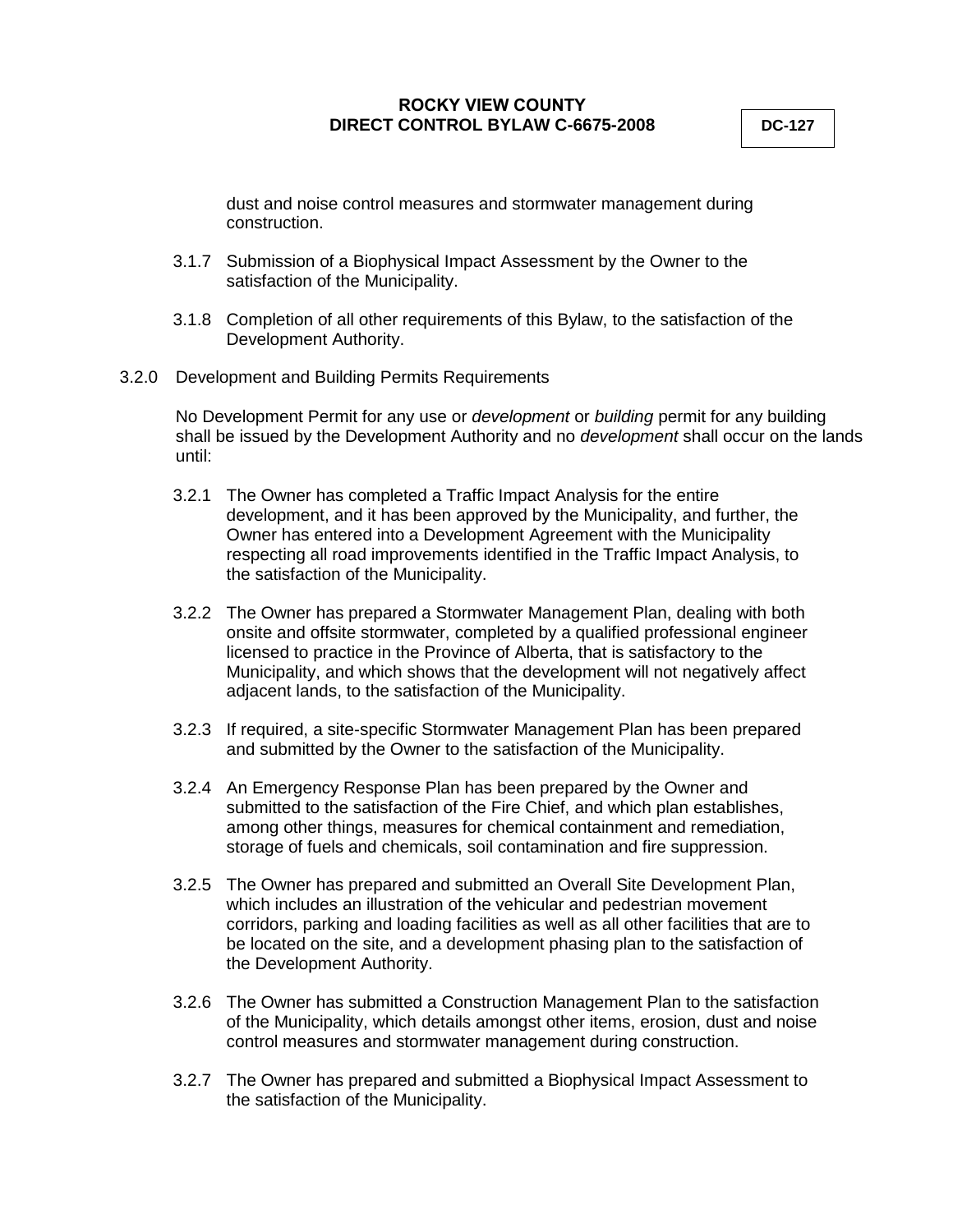3.2.8 All other requirements of this Bylaw have been completed, to the satisfaction of the Development Authority.

#### 3.3.0 Water Supply and Sewage Treatment Requirements

- 3.3.1 Potable water for all development on the site shall be provided via a commercial well, licensed and approved for commercial use by Alberta Environment, or hauled to the site and stored in cisterns, all as approved by the Municipality and to the satisfaction of the Municipality.
- 3.3.2 Disposal of wastewater shall be subject to all requirements of the Safety Codes Act, as amended, pursuant to this Bylaw.
- 3.3.3 Any non-domestic waste water, anti-freeze, oil or fuels accumulated on site shall be held in sealed tanks, the contents of which shall be pumped out and properly disposed of off-site to the satisfaction of the Municipality and/or Alberta Environment.
- 3.3.4 Chemically treated waste shall be collected via an approved dump station, and shall then be placed in holding tanks and removed on a regular basis for disposal and treatment at an approved disposal facility, to the satisfaction of Alberta Environment.
- 3.3.5 Solid waste shall be disposed of on a regular basis at an approved disposal site, to the satisfaction of the Municipality.
- 3.3.6 A caveat regarding a Deferred Services Agreement shall be registered on the Lands, notifying the Owner and any future owners and all lessees of the requirement to connect to Municipally owned piped water and wastewater systems at their own cost when such services become available. This Agreement is to outline the location of existing services within the Lands, the operation and maintenance of these services, the requirements for their decommissioning once Municipal Servicing becomes available, all to the satisfaction of the Municipality.

#### 3.4.0 Landscaping

3.4.1 Landscaping shall be provided in accordance with a Landscape Plan. The Landscape Plan shall be submitted to the Municipality upon application for a Development Permit. The Landscape Plan shall identify the location, type and extent of all hard and soft landscaping proposed for the lands, the plant material proposed, the methods of irrigation and maintenance, and shall require that a minimum of 10% of the lands within the development area shall be landscaped.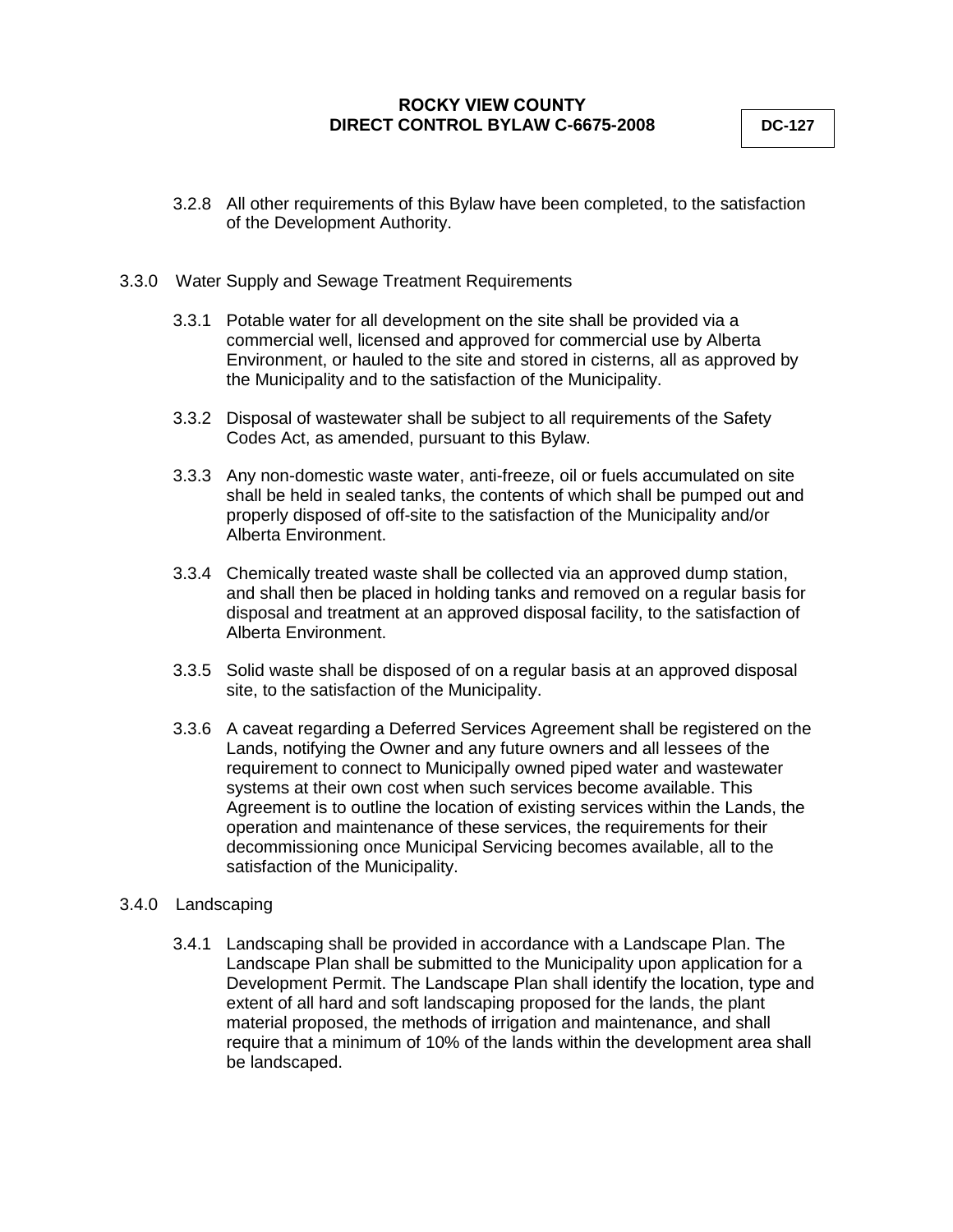- 3.4.2 The quality and extent of landscaping established on site shall be the minimum standard to be maintained for the life of the development. Adequate means of irrigating any soft landscaping and maintaining both hard and soft landscaping shall be detailed in the Landscape Plan.
- 3.4.3 Landscaping treatment within the Plan Area means the modification and enhancement of the surface area of a site through the use of any or all of the following elements:
	- a) Soft landscaping consisting of vegetation such as berms, trees, shrubs, hedges, grass and ground cover; and
	- b) Hard landscaping consisting of non-vegetative materials such as brick, stone, concrete, tile and wood, excluding monolithic concrete and asphalt.
- 3.4.4 Any landscaping that dies and is part of the landscape plan shall be replaced by June 30 the following year.
- 3.4.5 All areas of the site not disturbed as part of the Development Permit shall be maintained in a natural state or under cultivation.
- 3.4.6 All areas of the site shall have a weed control program in accordance with the Weed Control Act of Alberta, and confirmed in a Development Permit.
- 3.4.7 The Landscape Plan shall incorporate the principles of the Storm Water Management Plan such as the use of sustainable and low maintenance landscaping, suitable native and drought tolerant vegetation, and stormwater collection and irrigation systems.
- 3.4.8 The Landscape Plan shall be undertaken in a manner that enhances the visual appearance of Garden Road (Range Road 285) and provides visual relief from the development by incorporating berming along that frontage of the subject lands.
- 3.5.0 Building Design
	- 3.5.1 The design, character and appearance of all buildings shall be appropriate to and compatible with the surrounding area and shall be constructed of durable materials able to maintain the initial quality throughout the life of the project.
	- 3.5.2 All colours, materials and finishes should be co-ordinated on all exterior elevations of the buildings to achieve total continuity and comprehensiveness of design within each lot.
	- 3.5.3 The finish and appearance of any accessory buildings shall complement the principal building.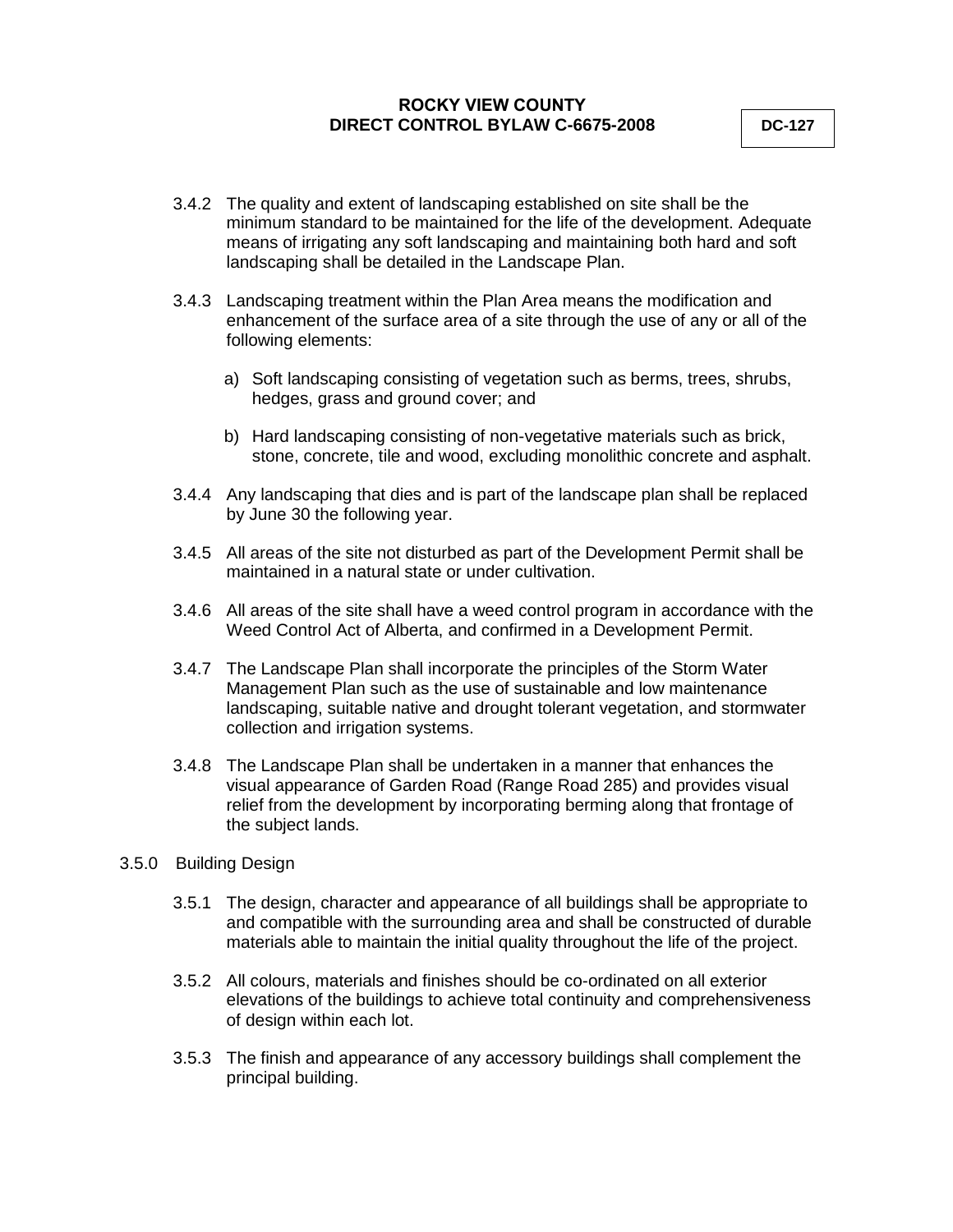3.5.4 Building design emphasis should be on those building elevations that are openly visible to Garden Road (Range Road 285).

#### 3.6.0 Signage

- 3.6.1 Signage shall be considered concurrently with a Development Permit application and may be integrated into building architecture and shall be consistent with the overall development theme.
- 3.6.2 There shall be no flashing or animated signs.
- 3.6.3 No signage shall be permitted within view triangles at intersections.

### 3.7.0 Outside Storage

- 3.7.1 Outside storage shall not be located within any required setback.
- 3.8.0 Outside Display
	- 3.8.1 Outside display areas shall be permitted provided they are limited to examples of equipment, products and/or items related to the use of the respective individual lot.

## **4.0.0 Performance Standards**

4.1.0 Air Contaminants, Visible and Particulate Emissions

No use or operation shall cause or create air contaminants, visible emissions, or particulate emissions beyond the site that contains them.

## 4.2.0 Odorous Matter

No use or operation should cause or create the emission or spread of odorous matter or vapour beyond the site which contains the use or operation which produces them.

4.3.0 Lighting

All outdoor lighting for any development shall be located and arranged so that no direct rays of light are directed at any adjoining properties; interfere with the use and enjoyment of neighbouring lands; or interfere with the effectiveness of any traffic control devices or the vision/safety of motorists.

#### 4.4.0 Toxic Matter

No use or operation at any location on the site shall cause or create the emission or spread of toxic matter beyond the building or storage area which contains it. The handling, storage and disposal of any toxic or hazardous materials or waste shall be in accordance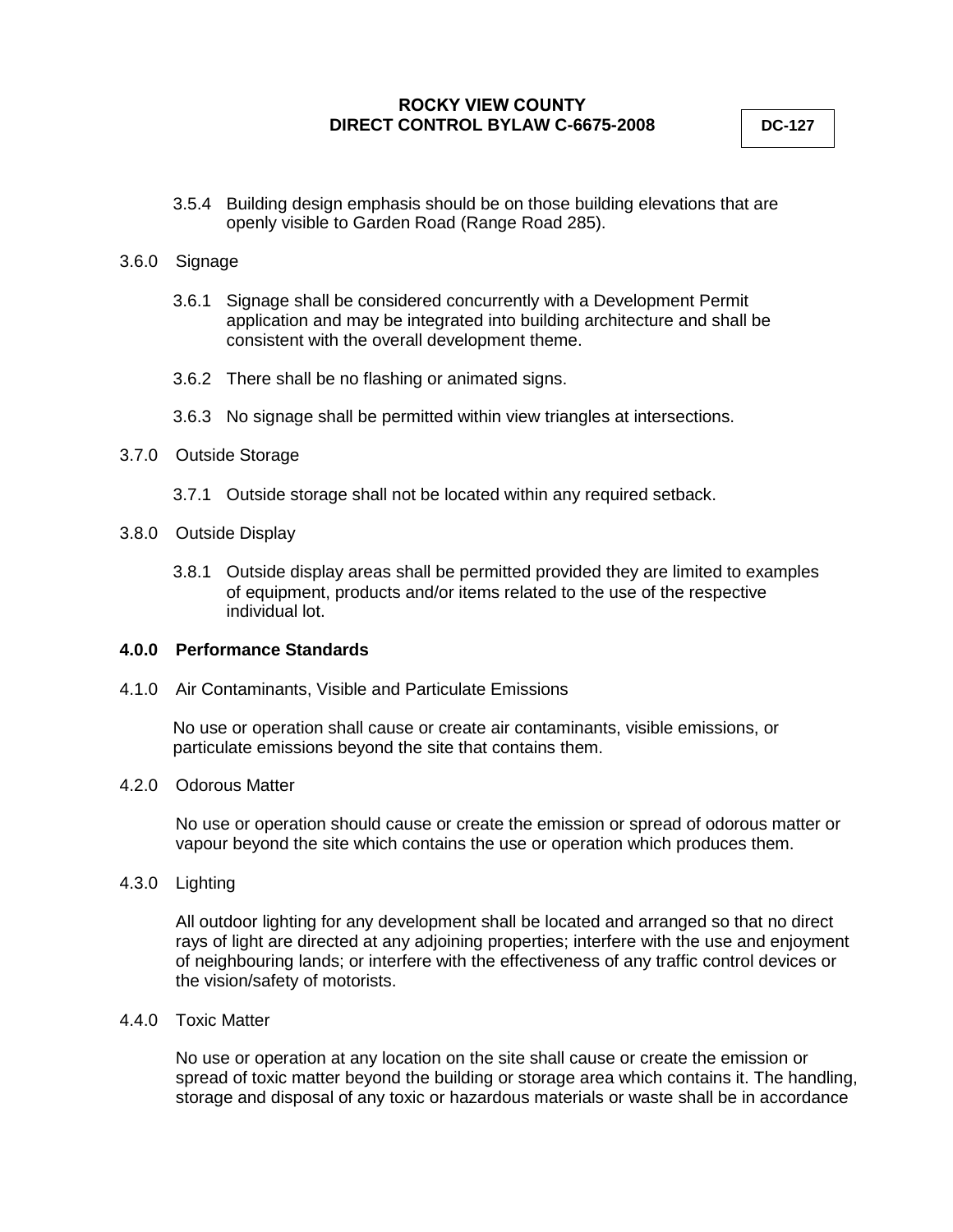with the regulations of any government authority having jurisdiction and in accordance with any Chemical Management Plan that may be required by the Municipality and as defined in a Development Permit.

#### 4.5.0 Garbage Storage

Garbage, waste, and recycling material accumulated at any location on the site shall be stored in weather-proof and animal-proof containers. Such containers shall be located within buildings or adjacent to the side or rear of buildings. The containers shall be screened from view from public thoroughfares with appropriate berming, vegetation, low level structures, and/or fencing.

### 4.6.0 Fire and Explosive Hazards

All uses and operations on the site which handle, store, or utilize products which may be hazardous due to their corrosive, poisonous, flammable, or explosive characteristics shall comply with the applicable fire regulations of the Municipality or the regulations of any other government authority having jurisdiction and in accordance with any hazardous materials or emergency management plan that may be required by the Municipality, and as defined in a Development Permit.

### 4.7.0 Fire Protection

Fire protection measures shall be in accordance with the Alberta Building Code.

#### **5.0.0 Definitions**

5.1.0 CARETAKER'S DWELLING UNIT means a single dwelling unit that is used as a residence by a caretaker or watchman or which is merely inhabited in order to provide extra security to the premises.